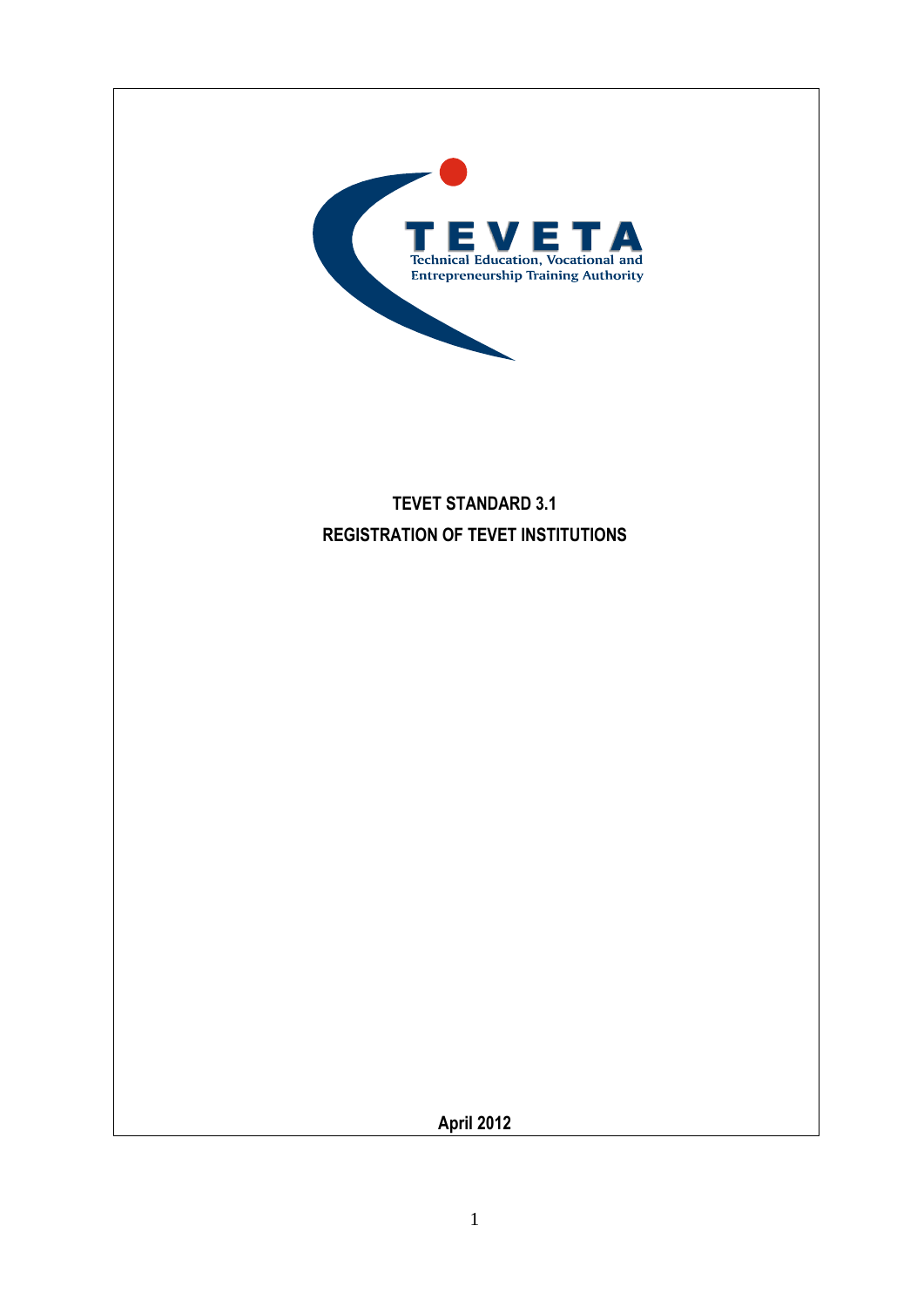# **REGISTRATION AND ACCREDITATION OF TRAINING INSTITUTIONS**

# **1. Introduction**

In 1996, The Government of the Republic of Zambia formulated a National Policy on technical education and vocational training. The aim of the Policy was to improve the provision of technical education and vocational training in Zambia and link the improvement to the requirements of the employment sector. With the Policy in place, in 1998 the Zambian Government established the Technical Education, Vocational and Entrepreneurship Training Authority (TEVETA) through an Act of Parliament. TEVETA was established in order to regulate all Institutions providing technical education, vocational and entrepreneurship training in Zambia.

The functions of TEVETA are to regulate, monitor and coordinate technical education, vocational and entrepreneurship training in consultation with industry, employers, workers and other stakeholders. The specific functions of TEVETA are defined in the TEVET Act No. 13 of 1998 and TEVET amendment Act No. 11 of 2005.

This document provides information on the Registration of Training Institutions offering training leading to the attainment of vocational, entrepreneurship and technical qualifications.

# **2. Definitions of Training Institution**

A Training Institution is a place where systematic instruction and learning activities for the purpose of acquiring skills for particular occupations is conducted.

### **3. Registration**

Registration is the process of recognising and granting legal status to technical education and vocational training Institutions that meet the Minimum Training Standards as prescribed by TEVETA. The Registration of Institutions is carried out in order to:

- 3.1 ensure that Institutions have the capability to conduct quality education and training;
- 3.2 assure quality of training and learning outcomes;
- 3.3 comply with the Legal requirement for offering training services in Zambia.

# **4. Categories of Training Institutions**

There are 3 categories of training Institutions namely College, Trades Training Institute and Training Centre. A **College** is a registered training Institution providing education and training leading to qualifications up to Level 5 and Level 6 of the TEVET Qualifications Framework. A **Trades Training Institute** is a registered Training Institution providing education and training leading to qualifications up to Level 4 of the TEVET Qualifications Framework. A **Training Centre** is a registered training Institution providing education and training leading to qualifications up to Level 3 of the TEVET Qualification Framework.

### **5. Applying for Institutional Registration**

### **5.1 Registration Process**

Training Institutions seeking registration with TEVETA will undergo the following process: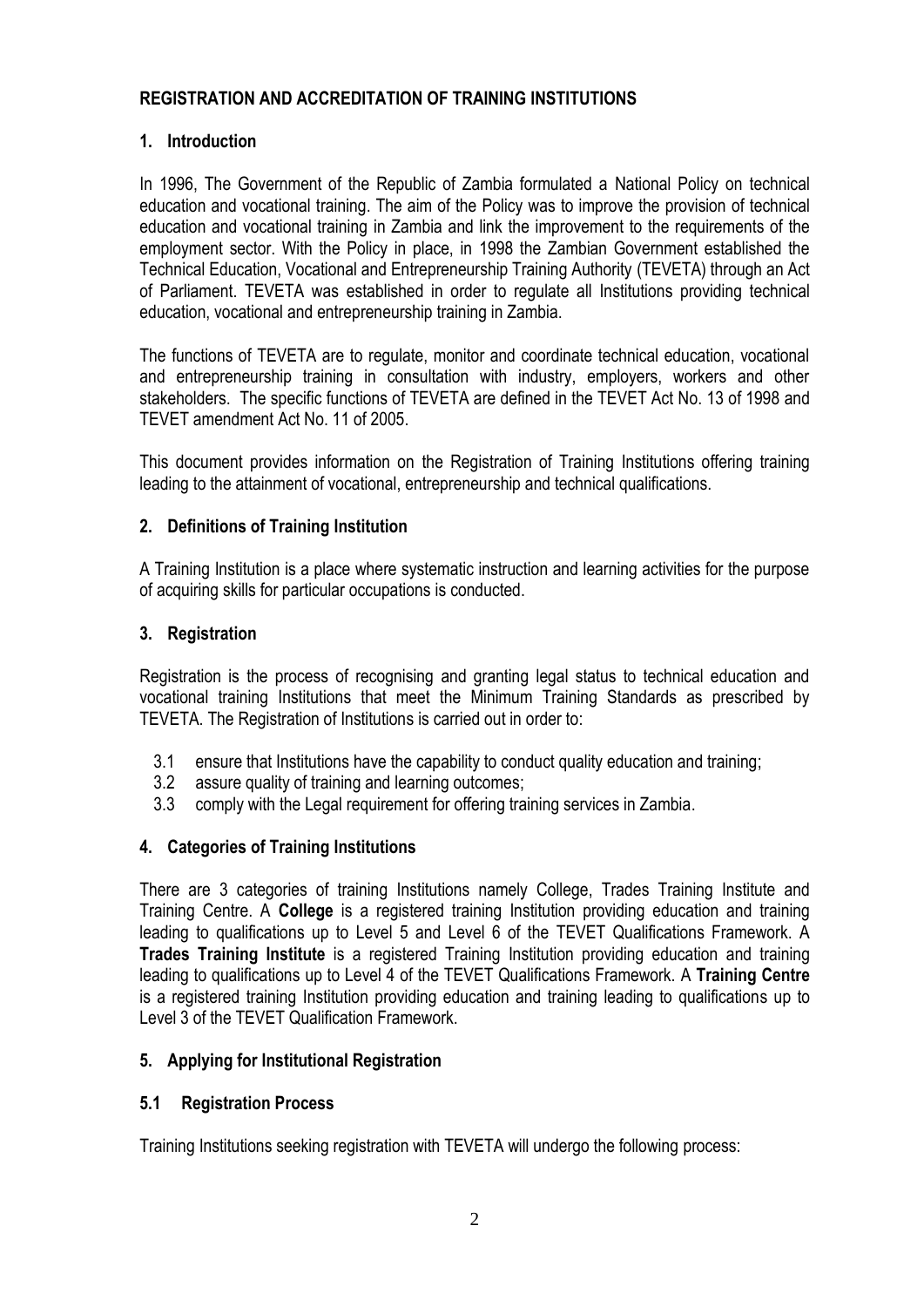- 5.1.1 Applicant collects the Registration form from TEVETA Offices or downloads from the TEVETA website [www.teveta.org.zm](http://www.teveta.org.zm/)
- 5.1.2 Applicant submits the completed Registration Form with the applicable non-refundable registration fees
- 5.1.3 TEVETA conducts a desktop evaluation on the submitted application and a physical inspection at the premises of the Institution applying for registration
- 5.1.4 TEVETA registers the Institution that meets the requirements
- 5.1.5 A Certificate of Registration valid for a period of 3Years is then issued
- 5.1.6 The registered Institution is published in the Government Gazette.

# **5.2 Requirements for Registration**

A Training Institution is registered with TEVETA when it meets the TEVETA Minimum Training Standards. The process starts with a desk top evaluation process and followed by an on-site inspection visit. A desk top evaluation and an on-site inspection visit are conducted in order to ascertain whether the Institution meets the minimum training standards.

# **5.2.1 Desk Top Evaluation**

The desk top evaluation of the applicant's documents is conducted as a first step in the appraisal process.

The evaluation is done in order to ascertain the Institutions' legal status, financial capability and the governance of the Institution. The following have to be submitted for the desk top evaluation to be successful conducted:

- 5.2.1.1 Certificate of Incorporation/ Registration of a Business Name/Society
- 5.2.1.2 List of proprietors, board members/directors, management staff and the copies of their professional qualification and curriculum vitae
- 5.2.1.3 Name and profile of officer accountable for training standards<br>5.2.1.4 Sworn affidavit /declaration that the proprietor, board mem
- Sworn affidavit /declaration that the proprietor, board members and staff have not been found guilty of any criminal offence
- 5.2.1.5 Tenancy agreement or proof of ownership of training premises
- 5.2.1.6 Bank statements or financial statement for a minimum period of 6 months with a minimum balance of K5million at any given time
- 5.2.1.7 Evidence of registration with the Zambia Revenue Authority and National Pensions Authority
- 5.2.1.8 List of programmes to be offered
- 5.2.1.9 Proof of availability of appropriate infrastructure
- 5.2.1.10 Authority for change of use of premises from local authority where applicable

### **5.2.2 On-site Inspection**

The on-site inspection is a physical evaluation of the Institution. A Training Institution is only eligible for an on-site inspection when the desk top evaluation has been successful. The inspection exercise comprises of 4 steps namely Introductory Meeting; Physical Inspection of the Institution, appraisal of Operational Documents and a Closing Meeting to give an overview of the findings.

The purpose of the Introductory Meeting is to allow the Inspector to indicate the purpose of the visit to the Training Institution. Present at this meeting may include the Principal of the Training Institution and the senior members of Staff especially those responsible for the quality of training.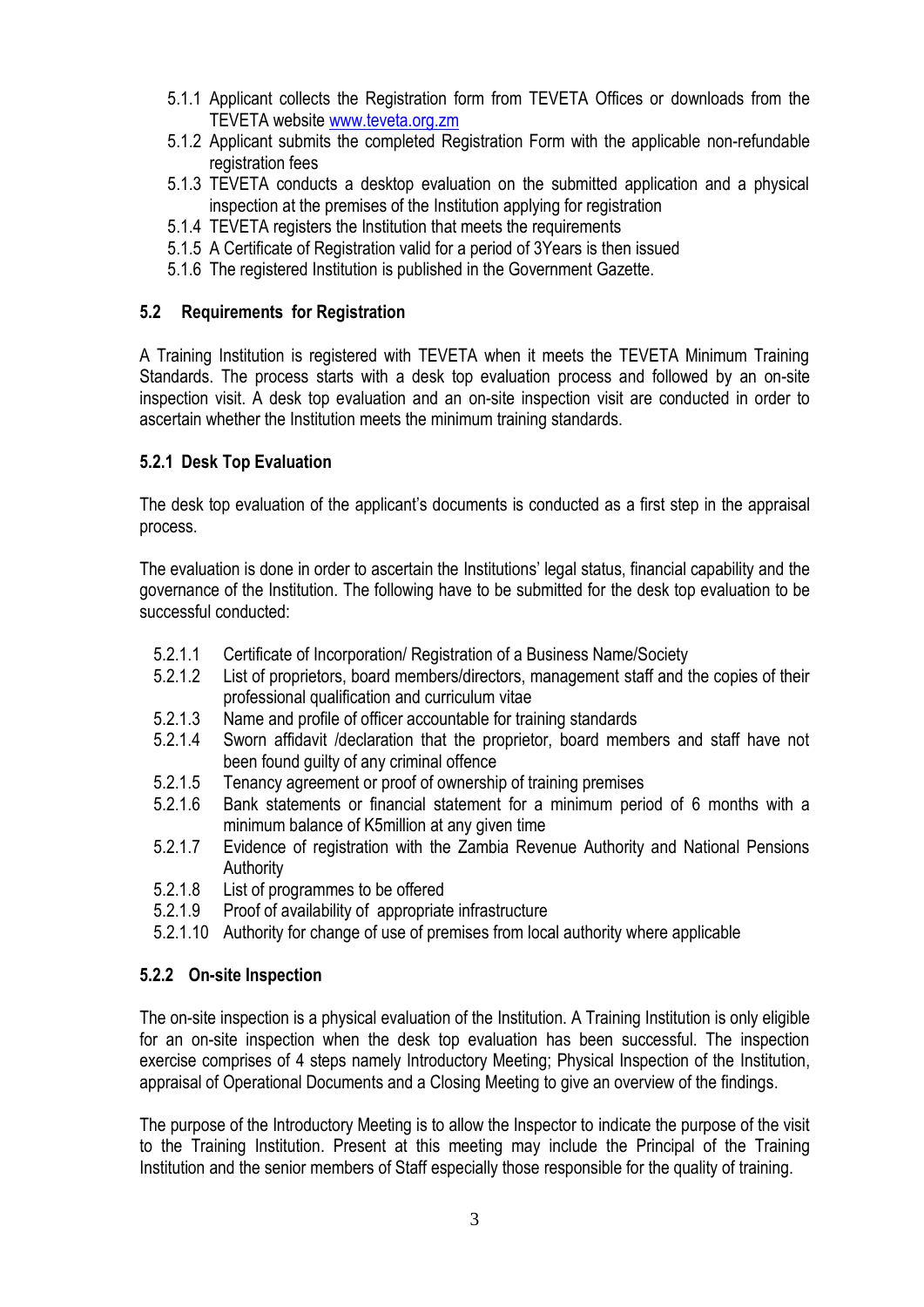The next step is the physical inspection of the Institution. The areas considered during the physical inspection are those keys factors listed in the TEVET Minimum Training Standards Guide which include:

- Student lecturer ratio
- Classroom space
- Workshops
- Training equipment and Tools
- Learning environment
- Furniture
- Health and safety at the Institution

The third step is the appraisal of the following documents in terms of existence and implementation status:

- Organization Chart, job descriptions
- Strategic Plan, HRD Plan, Annual Work Plan and Budget
- Staff personal files CVs and qualifications, Appraisals
- Staff and student recruitment files
- Disciplinary Code of Conduct for staff and students
- HIV/Aids Policy
- Gender Policy
- Disability Policy
- Environmental Policy
- Procurement Guidelines
- Fixed Asset Register
- Copies of Staff meeting files
- Students tracer systems

The fourth and final step is the closing meeting where feedback on the inspection findings is given to the Institution. A written report is then prepared and presented to the Training Institution from TEVETA.

# **5.2.3 Grading System Of Training Institutions**

The elements are assessed and graded to reflect the Institution's capability to offer quality training against the Minimum Training Standards. The grade shows the capability levels of the training institutions to offer quality training as measured against the set minimum standards.

The grading of institutions is done as follows;

**5.2.3.1 Grade One** - **Very Good** *[75% - 100%]*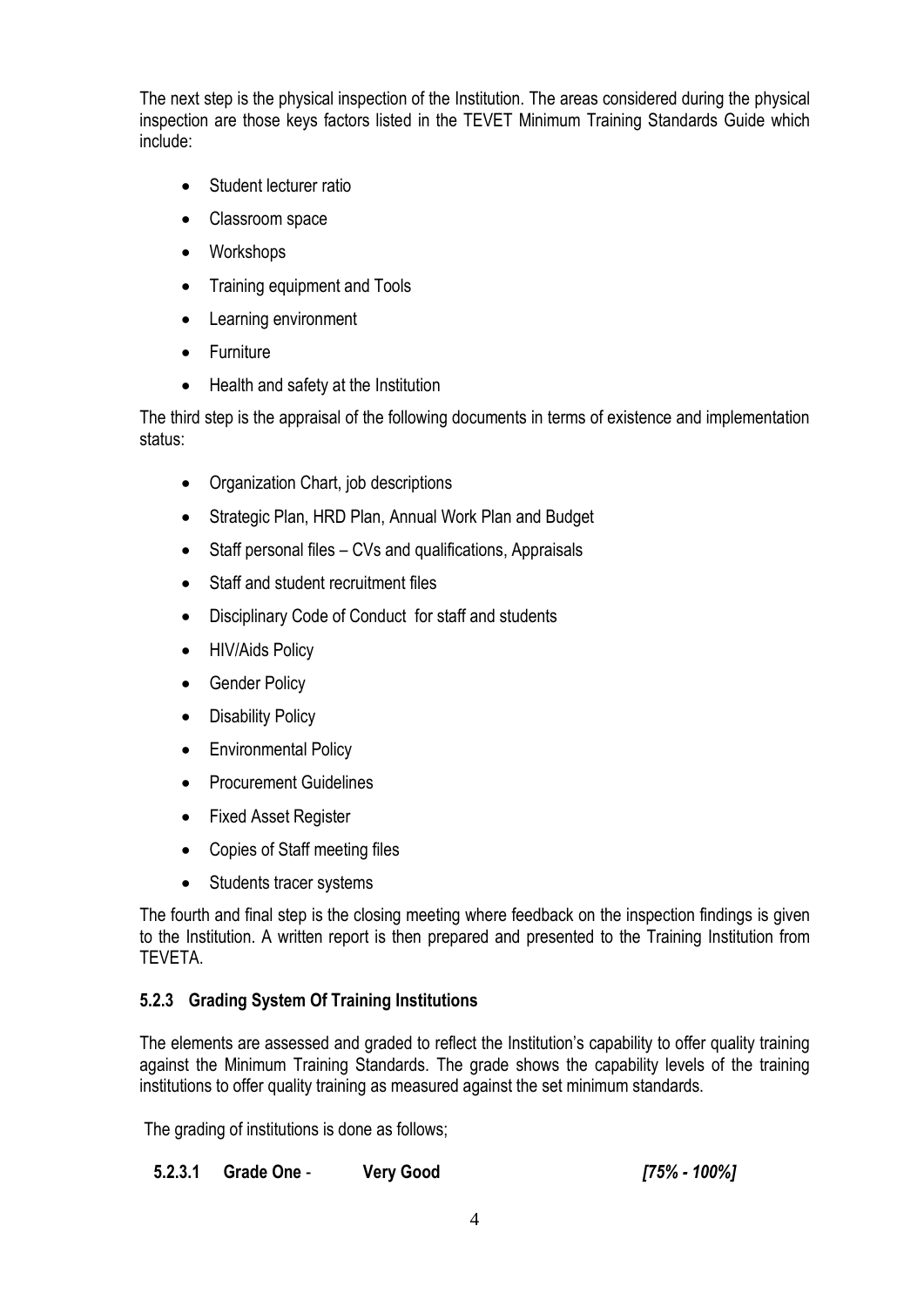A very good training Institution is one with well-established procedures in terms of management systems, management staff having the requisite minimum qualifications and experience, accredited trainers, appropriately equipped workshops, enough classroom space, well stocked library, ITC facilities and equipment and adequate sanitary facilities.

# **5.2.3.2 Grade Two - Good** *[60% -74%]*

A good Institution is one that meets the basic requirements as stipulated in the Minimum Training Standards. However, the Institution may have some areas that need to be improved upon for example in the area of established management systems, inadequate staff or inappropriately equipped workshops or classrooms or appropriate sanitary facilities. Over enrolment can also negatively affect the grade of an institution.

### **5.2.3.3 Grade Three - Satisfactory** *[45%-59%]*

This Institution barely meets the minimum training standards. The Institution may have some strengths and weaknesses in the areas of management systems in place, qualified administrative staff, accredited trainers, workshops, classrooms, library, computer facility, adequate sanitary facilities. Such an institution is allowed to operate with a strong recommendation to improve.

# **5.2.3.4 Un-graded Institution – Unsatisfactory [below 45%]**

An Institution scoring below 45% cam not be graded because it does not meet the minimum training requirements. Such institutions are usually found lacking in areas of number of qualified trainers, training equipment, appropriate physical infrastructure and are therefore not allowed to train.

### **5.2.4 Non Compliance to the Minimum Training Standards**

Institutions that do not meet the Minimum Training Standards are communicated to in writing stating the weak areas that need to be worked on in a given time period. Training Institutions may reapply whenever they are ready and are usually encouraged to submit an Action Plan on how the identified weak areas shall be addressed stating by who, how and by when.

An Institution that fails an inspection may only be allowed a follow up inspection once within the year of application.

### **5.3 Grant of Certification**

### **5.3.1 Grant of Certification**

The Certificate of Registration will be issued to the Institutions that meet the registration criteria. The Certificate of Registration is valid for a period of 3 years from the date of issue as stipulated in the TEVET Amendment Act No. 11 of 2005.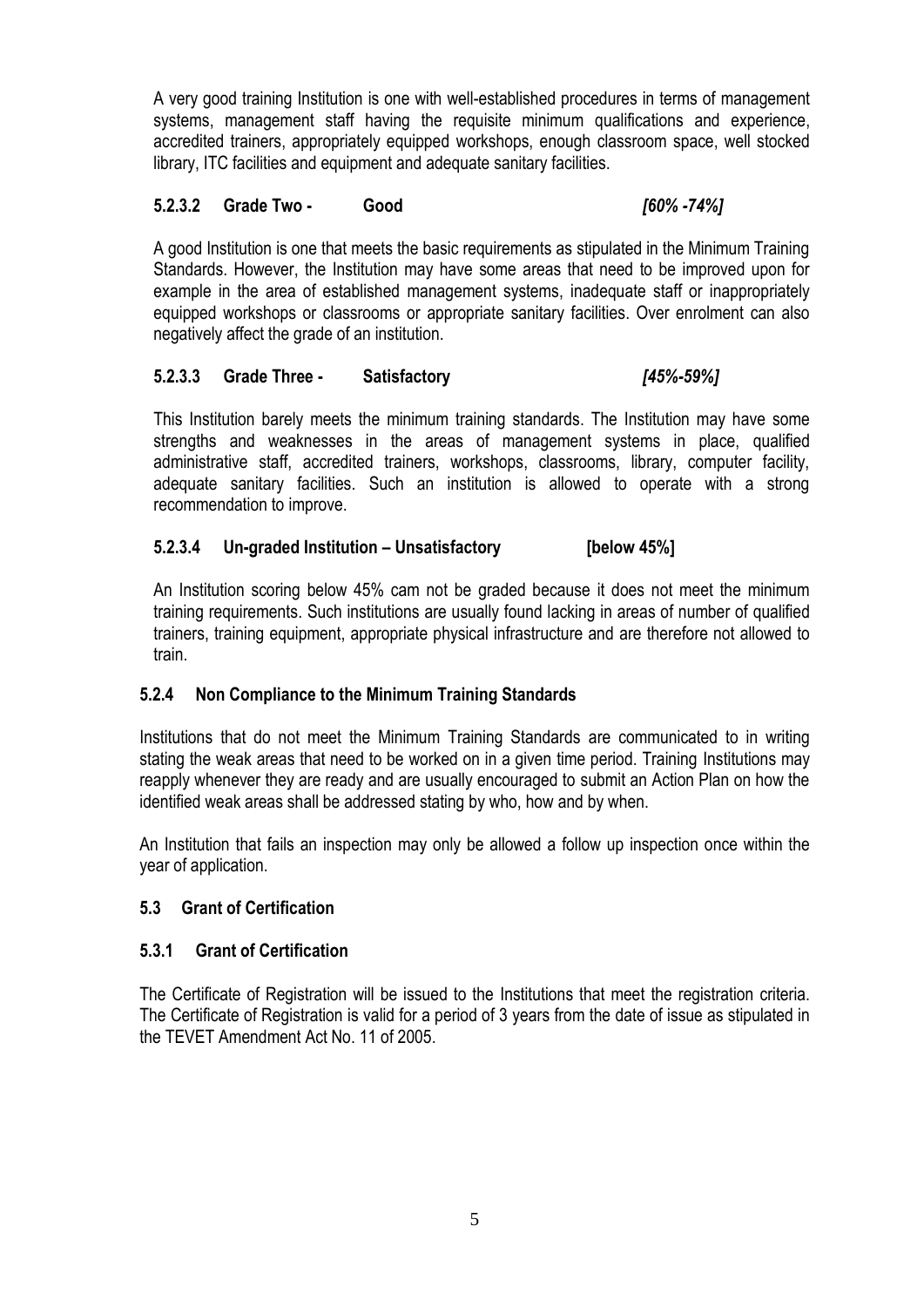# **5.3.2 Refusal of registration**

An Institution that does not meet the set registration criteria is not granted the registration status and is communicated to in writing stating exactly what the Institution needs remedial measures to take. This communication is done through a Post Inspection Report which highlights the reasons for not granting the registration.

# **5.3.3 Withdrawal of Registration Certificate**

Institutions shall have the certificate of registration withdrawn if;

- The Institution is operating in a manner contrary to the TEVET Act No.13 of 1998 and TEVET Amendment Act No.11 0f 2005
- The Institution ceases to meet the TEVETA Minimum Training Standards
- Institutions enrols students for examinations from unregistered Institutions without the approval of TEVETA

# **5.3.4 Cancellation of Registration**

An Institution wishing to stop training shall notify TEVETA in writing. The Institution shall ensure a smooth transition of the students already enrolled.

# **5.4 Institutions training without a Registration Certificate**

Institutions that shall be found operating without registration and accreditation from TEVETA shall be liable to a penalty.

### **5.5 Registration Periods**

Applications for registration shall be processed twice in a year; in January and July of each year.

### **5.5.1 First time Applications for Registration**

Applications for Institutions intending to commence training in January the following year shall submit the application documents by 30<sup>th</sup> September and the Institutions intending to commence training in July in the same year shall submit their application documents by 31<sup>st</sup> March.

### **5.5.2 Renewal of application**

Registered Training Institutions seeking renewal of registration should apply 3 months prior to the expiry of the running registration with TEVETA.

### **5.6 Registration Fees**

All registration applications submitted to TEVETA have to be accompanied by an applicable Non-Refundable registration fee. The Fee Structure can be accessed o[n www.teveta.org.zm](http://www.teveta.org.zm/)

### **5.7 Accreditation of Programs**

All registered institutions are required to accredit the programmes that they intend to offer with TEVETA. This process is conducted to ensure that minimum standards are adhered to as training institution make choices of the programmes they wish to offer.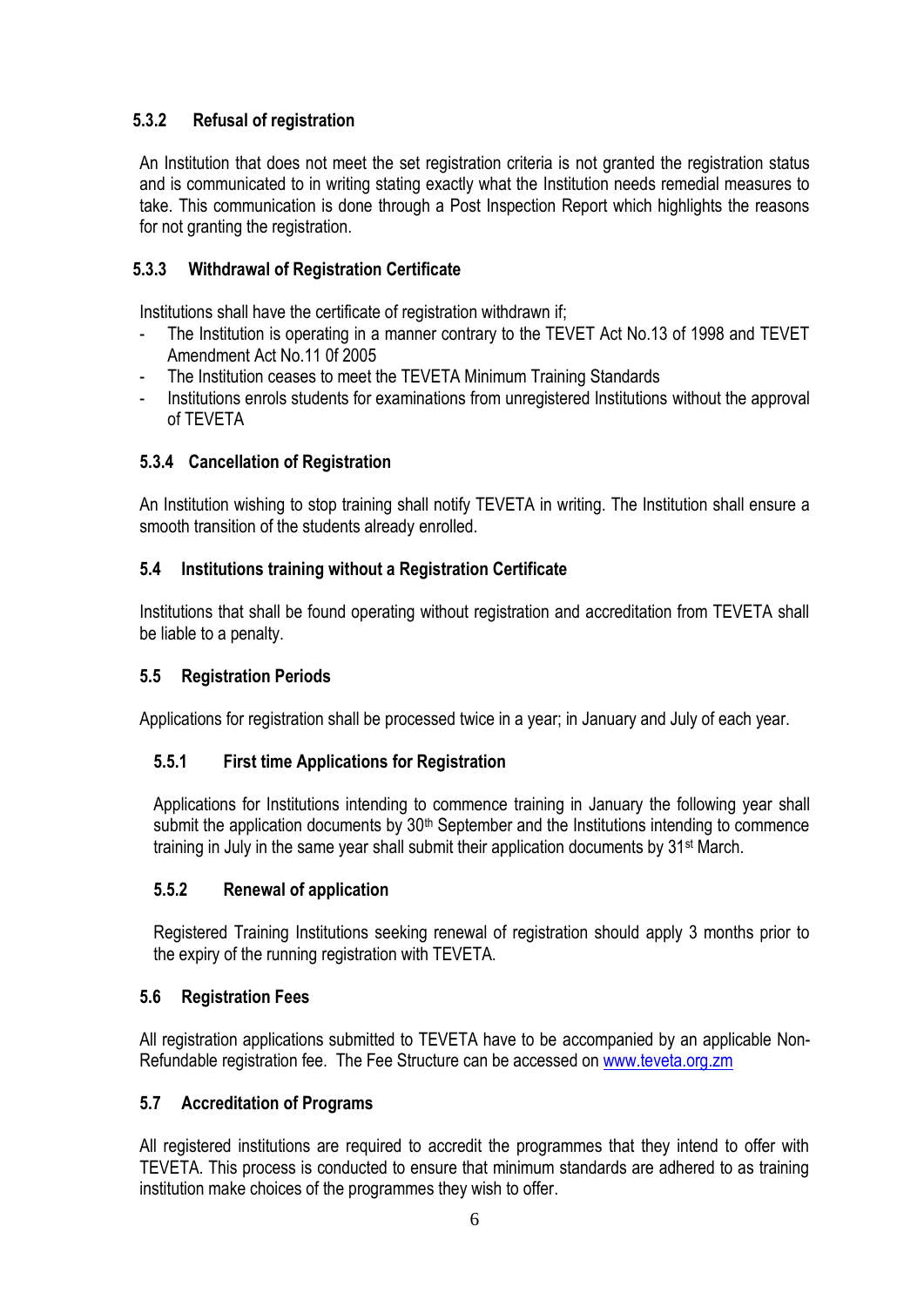The accreditation of programs is therefore conducted in order to ensure that the programmes delivered in the Institutions meet the set standards. Institutions should therefore accredit all the programs that they intend to offer. The Accreditation of Programs is conducted at the same time when the registration of the Institution is being conducted.

# **5.8 Introduction of New Programs**

An Institution intending to introduce new programmes at the Institution shall seek approval from TEVETA in writing or by filing in the relevant Application form before the programmes commence. The Institution shall indicate the programs to be introduced. All the supporting documents in relation to the application must be attached to the letter.

An on-site inspection may have to be conducted to ascertain the Institution's capability to introduce and deliver the proposed programs. Once it is ascertained that the set requirements have been met, the Institution's Certificate of Registration will be amended or a new certificate issued to include the new approved programs to be introduced by the Institution.

# **5.9 Amendments to Applications**

Institutions shall inform TEVETA of any changes that may take place at a training institution in writing attaching all the supporting documents stating the changes made.

# **5.10 Change of Physical Location of the Training Institution**

In the event that an Institution's physical address has changed, the Registration status of the Institution ceases to be valid. The Institution should notify TEVETA immediately of the change of location to facilitate for the inspection of the new premises and the issuance of a Registration Certificate bearing the new location if standards are met.

### **5.11 Appeals**

In the case where an Institution is dissatisfied with the results of the inspection process, the training Institution may appeal to the Director General within 30 days of the notification.

### **5.11.1 Appeal Process**

- 5.11.1.1The Institution shall appeal to TEVETA in writing
- 5.11.1.2The Letter shall be addressed to the Director General of TEVETA
- 5.11.1.3The Letter shall contain the following information;
	- 5.11.1.3.1 Name of the Institution and contact address
	- 5.11.1.3.2 Details of the issues being appealed against
	- 5.11.1.3.3 The Appeal will then be acted upon through the Director General's Office within 7 days of receipt of the letter
- 5.11.1.4The Director General shall respond to the Appeal explaining the decision taken within 14 days.

### **5.12 Complaints**

Trainers, Students, Industry, Parents/Guardians and all other stakeholders may seek TEVETA intervention if they are dissatisfied with the service being provided at any Training Institution registered with TEVETA.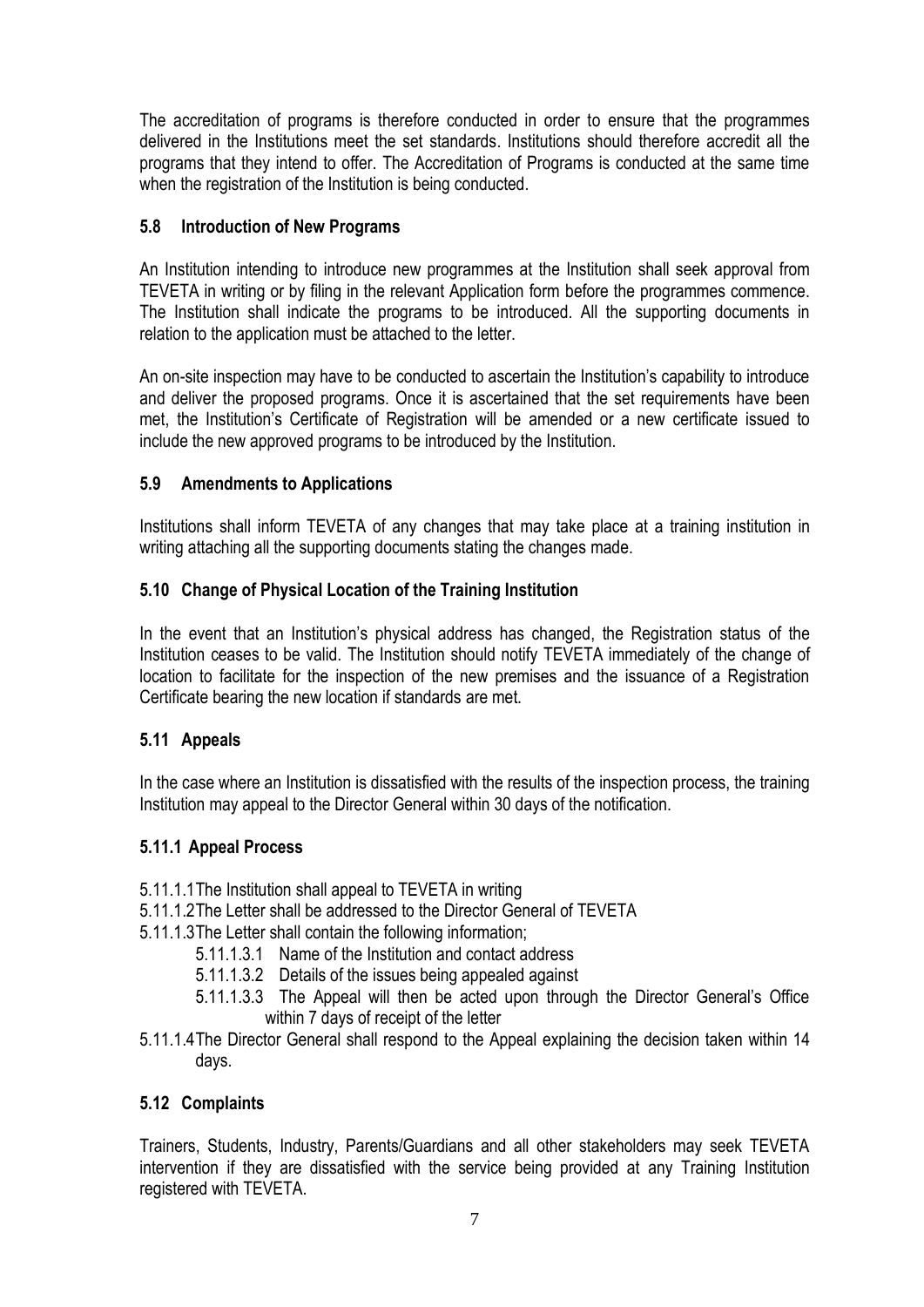# **5.12.1 Complaints Procedure**

- 5.12.1.1A complainant shall lodge their complaint to TEVETA in writing
- 5.12.1.2The written complaint must be addressed to the Director General of TEVETA
- 5.12.1.3The written complaint shall include the following information;
	- 5.12.1.3.1 Full name and contact address of the complainant. In cases where the person lodges a compliant on behalf of another person, the person must state the capacity and reason for doing so.
	- 5.12.1.3.2 The name of the Institution against which the complaint is being made
	- 5.12.1.3.3 Particulars of the complaint together with copies of any document in support of the complaint
	- 5.12.1.3.4 The nature of the injustice or harm that has been suffered by the complainant as a result of the action taken by the Institution
	- 5.12.1.3.5 The relief being sought by the complainant
- 5.12.1.4 Once the complaint is received at TEVETA, the following actions are undertaken
	- 5.12.1.4.1 The Institution being complained against is communicated to about the complaint received
	- 5.12.1.4.2 A meeting is held between TEVETA and the Training Institution and sometimes with the aggrieved party
	- 5.12.1.4.3 A decision is then made from the meeting held
	- 5.12.1.4.4 The Complainant and the Training Institution are then communicated to in writing stating the decision and action to be taken
- 5.12.1.5TEVETA then conducts follow-up visits that the decision made is reinforced by all parties involved.

# **5.13 Conduct of Examinations and Assessments**

Assessments and Examinations shall be conducted only at Institutions which are duly registered with TEVETA and in the programs so accredited by TEVETA.

### **6. Benefits of Registration**

- 6.1 Legal recognition of a training institutions;
- 6.2 Institutions receive advisory services in relation to training;
- 6.3 Institutions offer training that is nationally recognized in accordance with the TEVET Qualifications Framework
- 6.4 Use of curricula that is recognized by industry and all other stakeholders
- 6.5 Continuous improvement in the delivery of quality training as a result of interaction between TEVETA and other training Institutions through the registration and monitoring and quality audits.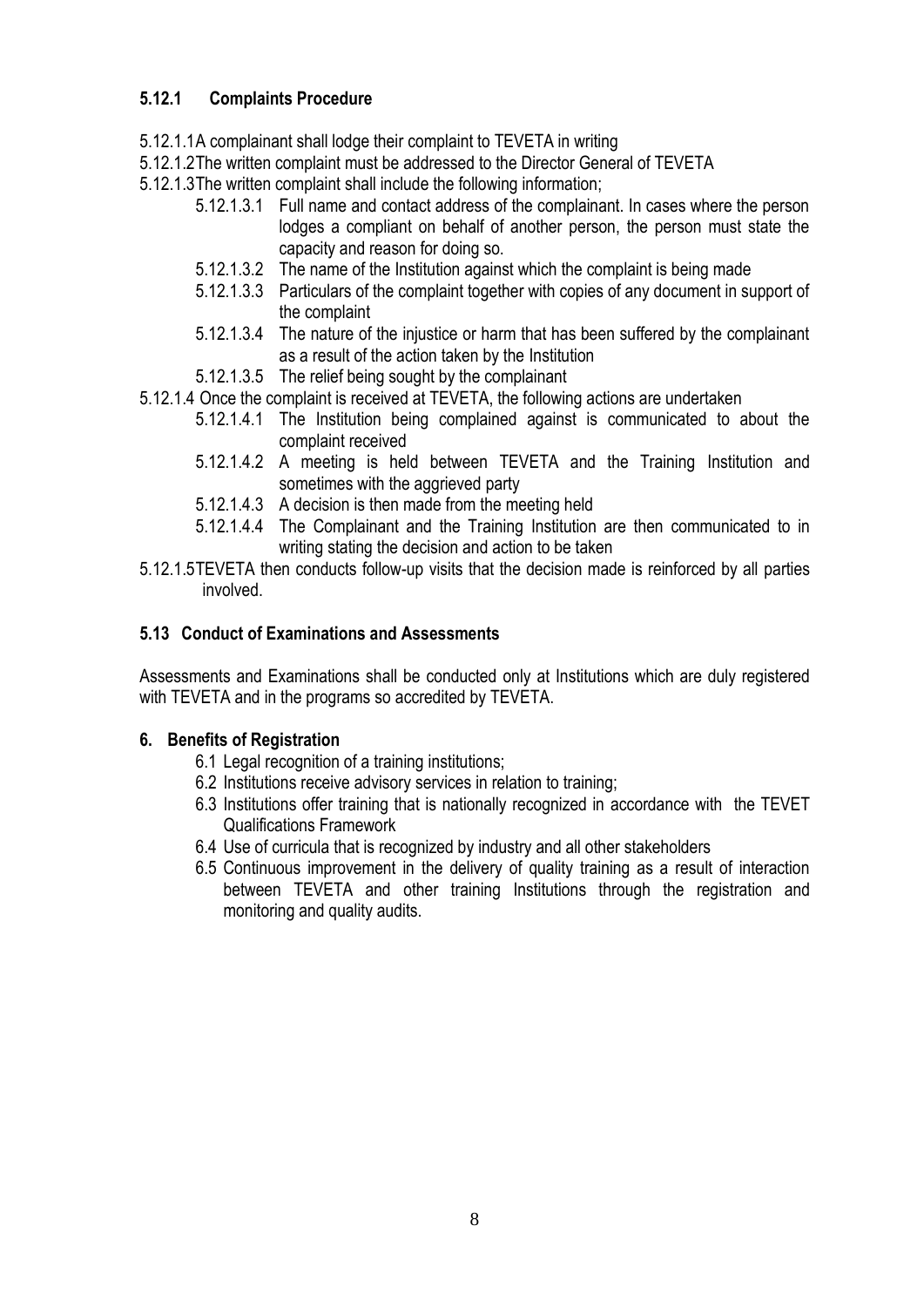

# **REGISTRATION OF TEVET INSTITUTIONS**

### **MINIMUM TRAINING STANDARDS GUIDE**

Quality has a direct impact on the standing of any product or service, and the provision of technical education and vocational training is no exception. The concept of quality is closely related to the excellence of a service and in the case of Technical Education and Vocational Training (TEVET), it relates to the relevance of curriculum, the efficiency and effectiveness of course delivery and student management, the provision of required equipment and resources, quality of lecturers or trainers and the training environment. Training standards, therefore, play a key role in the quality of trainees in the TEVET system.

This Minimum Training Standards Guide covers the following areas:

- 1. Minimum qualifications of Management Staff, Lecturers and Instructors.
- 2. Ratio of Teaching Staff to number of Students.
- 3. Maximum teaching/workshop hours per day.
- 4. Physical (built) environment and surroundings.
- 5. Minimum equipment and tools.
- 6. Furniture
- 7. Syllabi
- 8. Examination Facilities
- 9. Documents for management systems
- 10. Asset base of institution

# **1. MINIMUM QUALIFICATION OF THE MANAGEMENT STAFF**

### *1.1.A DIRECTOR/PRINCIPAL FOR TRAINING INSTITUTIONS OFFERING LEVELS 5 TO 6 OF TRAINING ON THE ZTQF*

- 1.1.1 Bachelors degree in any relevant field plus relevant Post Graduate Qualifications
- 1.1.2 Knowledge and experience in Human Resources Management
- 1.1.3 Financial Management knowledge and experience
- 1.1.4 Five years minimum management experience
- 1.1.5 Post-graduate Diploma in Education Management and 5 years teaching experience
- 1.1.6 At least 35 years old

### *1.1.B DIRECTOR/PRINCIPAL FOR TRAINING INSTITUTIONS OFFERING LEVELS 4 OF TRAINING ON THE ZTQF*

- 1.1.1 Diploma Certificate in a relevant field
- 1.1.2 Knowledge and experience in Human Resources Management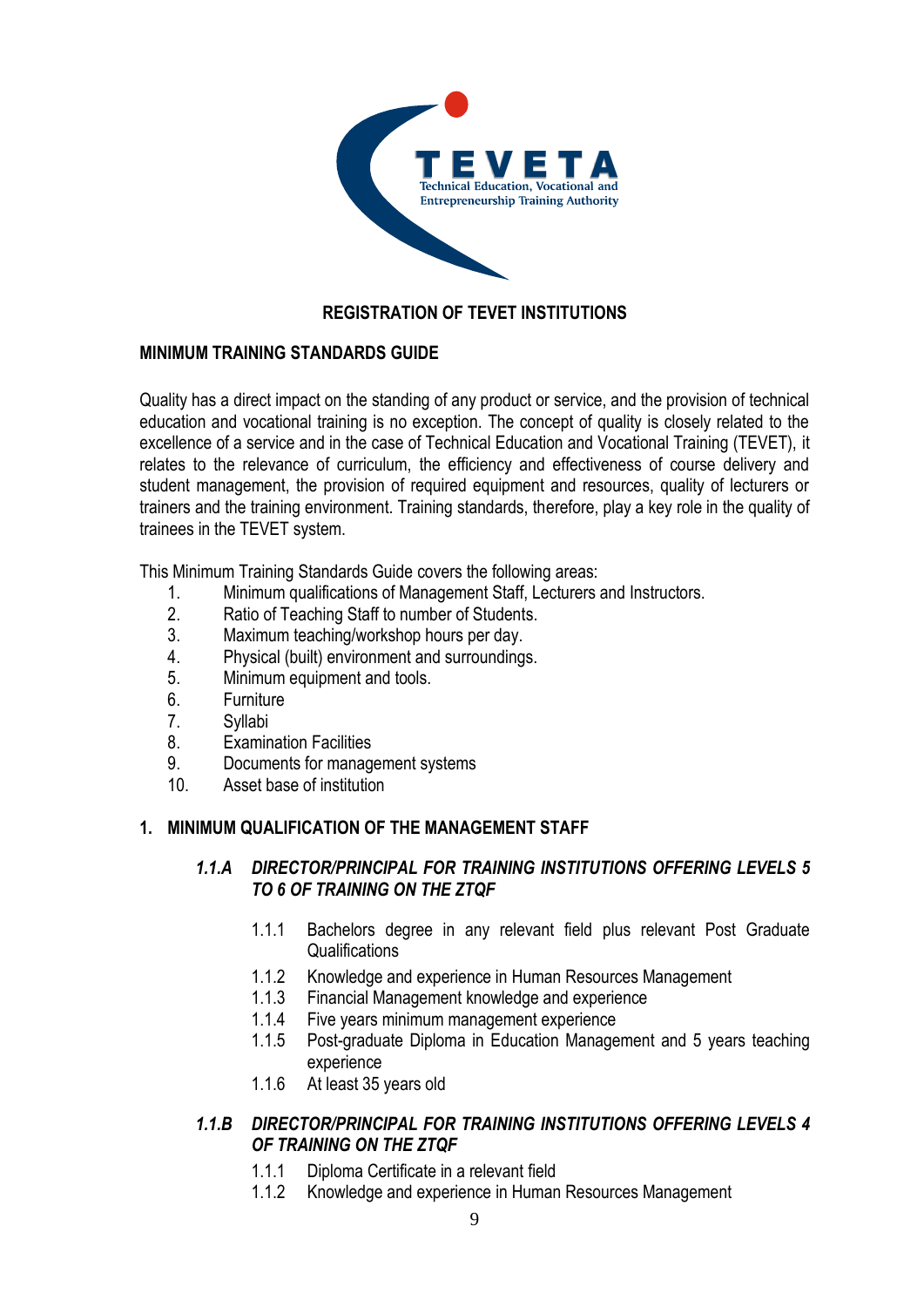- 1.1.3 Basic Financial Management knowledge and experience
- 1.1.4 Three years minimum management experience
- 1.1.5 Diploma in Education Management and 5 years teaching experience
- 1.1.6 At least 35 years old.

### *1.1.C DIRECTOR/PRINCIPAL FOR TRAINING INSTITUTIONS OFFERING LEVELS 4 OF TRAINING ON THE ZTQF*

- 1.1.1 Technician Certificate in a relevant field
- 1.1.2 Knowledge and experience in Human Resources Management
- 1.1.3 Basic Financial Management knowledge and experience
- 1.1.4 Five years minimum management experience
- 1.1.5 Diploma in Education Management and 5 years teaching experience
- 1.1.6 At least 35 years old.

### **1.2 MINIMUM QUALIFICATION OF LECTURERS AND INSTRUCTORS**

- 1.2.1 A Theory Lecturer should have a qualification of a higher level than the class s(he) is handling.
- 1.2.2 A workshop Instructor can teach or handle a class of the same level as his/her qualification with relevant industrial experience and works under the supervision of an Instructor/Lecturer with a higher qualification.
- 1.2.3 Instructors and lecturers must have a teaching qualification such as the Technical and Vocational Teachers' Diploma.
- 1.2.4 The Trainer should be accredited with TEVETA
- 1.2.5 Minimum industrial experience as follows:
	- Degree and Diploma holders 3 years
	- Certificate holders 5 years

### **2. RATIO OF TEACHING STAFF TO NUMBER OF STUDENTS**

For quality training, the recommended staff to student ratio is; 1: 40 for theory subjects. 1: 10 for practical lessons.

### **3. MAXIMUM TEACHING / WORKSHOP HOURS PER DAY**

- 3.1 For Theory Lecturers, s(he) should not exceed 05 hours per day .
- 3.2 For Practical Instructors, s(he) should not exceed 06 hours per day .

### **4. NUMBER OF PART-TIME AND FULL-TIME INSTRUCTORS**

60% of the lecturing staff of a given program should be full-time.

### **5. MINIMUM BUILT ENVIRONMENT STANDARDS**

#### **5.1 CLASSROOMS**

- 5.1.1 All classrooms should be cross-ventilated.
- 5.1.2 Each class room must have at least one chalkboard or whiteboard
- 5.1.3 Minimum area per student is 1.25m<sup>2</sup>
- 5.1.4 Each intake of a given program must have its own classroom
- 5.1.5 Approved documents from the Buildings Department or Local Authority
- 5.1.6 Buildings Inspector Report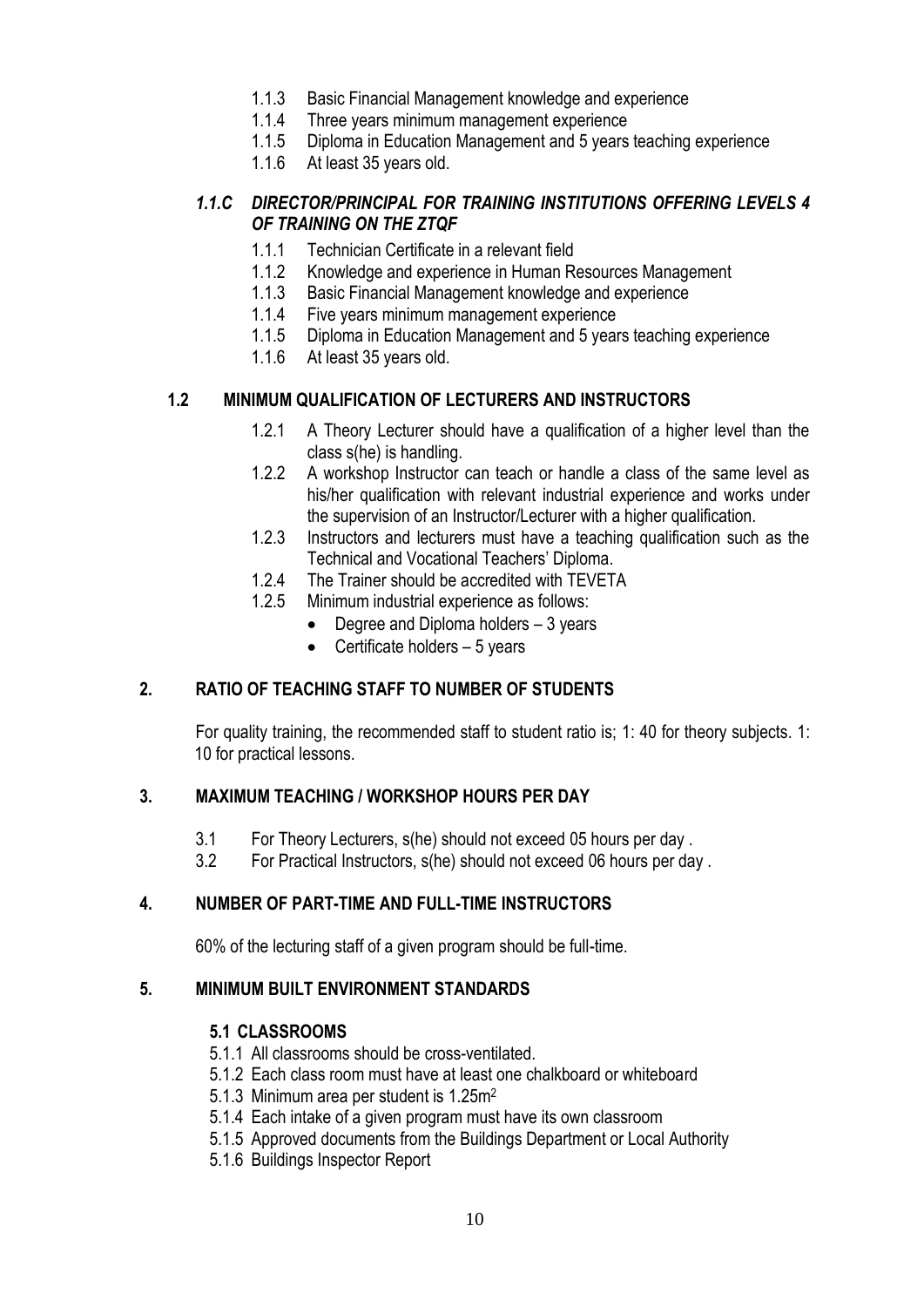5.1.7 The class room area should have a provision of toilet facilities with the ratio of one toilet per 11 students with provision for hand washing

# **5.2 WORKSHOPS**

- 5.2.1 All workshops should be cross-ventilated with opening windows on both long opposite walls.
- 5.2.2 Each workshop must have a chalkboard or a whiteboard
- 5.2.3 Fully stocked first aid kit in each workshop
- 5.2.4 Appropriate workbenches
- 5.2.5 Area per student should be 4.25 m<sup>2</sup>.
- 5.2.6 At least one fire extinguisher per Workshop / Laboratory.
- 5.2.7 Clearly marked gangways in every workshop

# **5.3 HOSTELS**

- 5.3.1 For study bedroom the minimum area per student is 4.67 m<sup>2</sup>
- 5.3.2 One toilet / shower per 11 students with provision for hand washing
- 5.3.3 Copy of the Public Health Inspectors Report
- 5.3.4 Copy of the Buildings Inspectors Reports
- 5.3.5 Evidence of Change of Use of Premises from Local Authority for Boarding Houses

# **5.4 LIBRARY**

- 5.4.1 Reading area will be 1.25 m<sup>2</sup> per student.
- 5.4.2 The Library should accommodate atleast 40% of the student population
- 5.4.3 There should be 1 copy of the reference books per 5 students
- 5.4.4 There should be 1 copy of the recommended textbooks per 2 students

# **5.5 DINING**

- 5.5.1 In the case where the Institution is offering catering services to the students:
	- 5.5.1.1 The Institution shall have the appropriate cooking utensils;
		- 5.5.1.2 a Dining Area will accommodate at least 60% of the student population at 0.35 m<sup>2</sup> per student.
- 5.5.2 In the case where the Institution is providing self-catering services, the Institution shall put in place
	- A designated cooking area
	- A stove with a provision of one plate per student at a given time
	- A wash basin with running water for atleast 11 students per basin
	- Appropriate dining furniture
	- Dining area of 0.35m<sup>2</sup> per student
	- A copy of the Public Health Report

# **5.6 LABORATORY**

- 5.6.1 Laboratory area will be at least 4 m<sup>2</sup> per student.
- 5.6.2 Acid resistant work benches
- 5.6.3 Adequate laboratory equipment and apparatus as specified in the curriculum
- 5.6.4 A stool per student in a Laboratory
- 5.6.5 Non corrosive sinks
- 5.6.6 Appropriate laboratory taps
- 5.6.7 Fume Extractor or Hood
- 5.6.8 Fire extinguisher
- 5.6.9 Cross ventilation
- 5.6.10 First Aid Box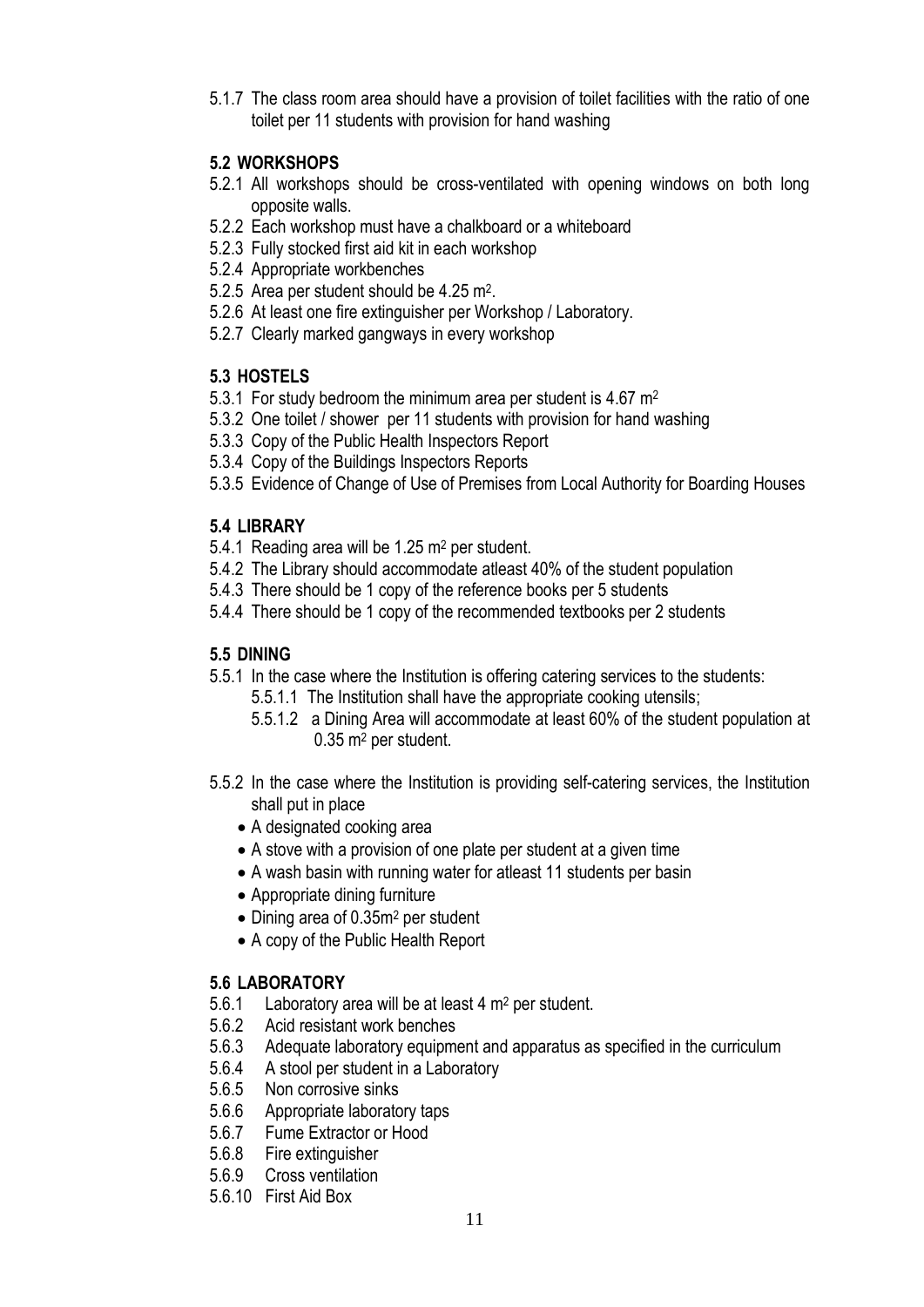# **5.7 COMPUTER LABORATORY**

- 5.7.1 There shall be 1 chair per student
- 5.7.2 There shall be appropriate computer laboratory furniture
- 5.7.3 A computer per student at a given time
- 5.7.4 A fully stocked First Aid Box
- 5.7.5 A serviced Fire extinguisher
- 5.7.6 Appropriate and safe wiring system
- 5.7.7 Cross ventilation and dust free Air-conditioned where applicable

### 6 **TOOLS AND EQUIPMENT**

- 6.1 One tool box for that trade per student or a maximum of 2 students / tool box
- 6.2 Maximum of three students for each power operated tool.
- 6.3 One set of apparatus or utensils per maximum of 2 students
- 6.4 Maximum of two students per computer.
- 6.5 One electronic typewriter per student.
- 6.6 One mechanical typewriter per student.

# 7 **FURNITURE**

- 7.1 There shall be an appropriate classroom chair for each student and 1 desk for maximum of 2 Students.
- 7.2 There shall be a bench for every 2 students in the workshop.

### **8 STORES FACILITIES**

- 8.1 Shelves with proper labeling
- 8.2 Storage of items according to materials
- 8.3 Adequate lighting system
- 8.4 Appropriate documentation in place
- 8.5 Fire extinguisher
- 8.6 Clearly marked Gangways

### **9 SAFETY, HEALTH AND ENVIRONMENT FACILITIES**

Every Institution shall have the following safety, health and environment facilities:

- 9.1 Serviced Fire Extinguishers / Sand buckets
- 9.2 Stocked First Aid Boxes
- 9.3 Fire Assembly Point
- 9.4 Fire Blankets
- 9.5 Displayed workshop rules

#### **10 CURRICULUM**

Each course shall have the latest approved Curriculum from an accredited Examination Board

### **11 EXAMINATIONS**

Every Institution conducting examinations shall meet the following requirements:

- 11.1 At least one strong room/safe
- 11.2 Strong room should preferably be windowless and if possible up-staired. Access to the strong room/safe shall be restricted to only two (2) key holders
- 11.3 There shall be lockable steel cabinets